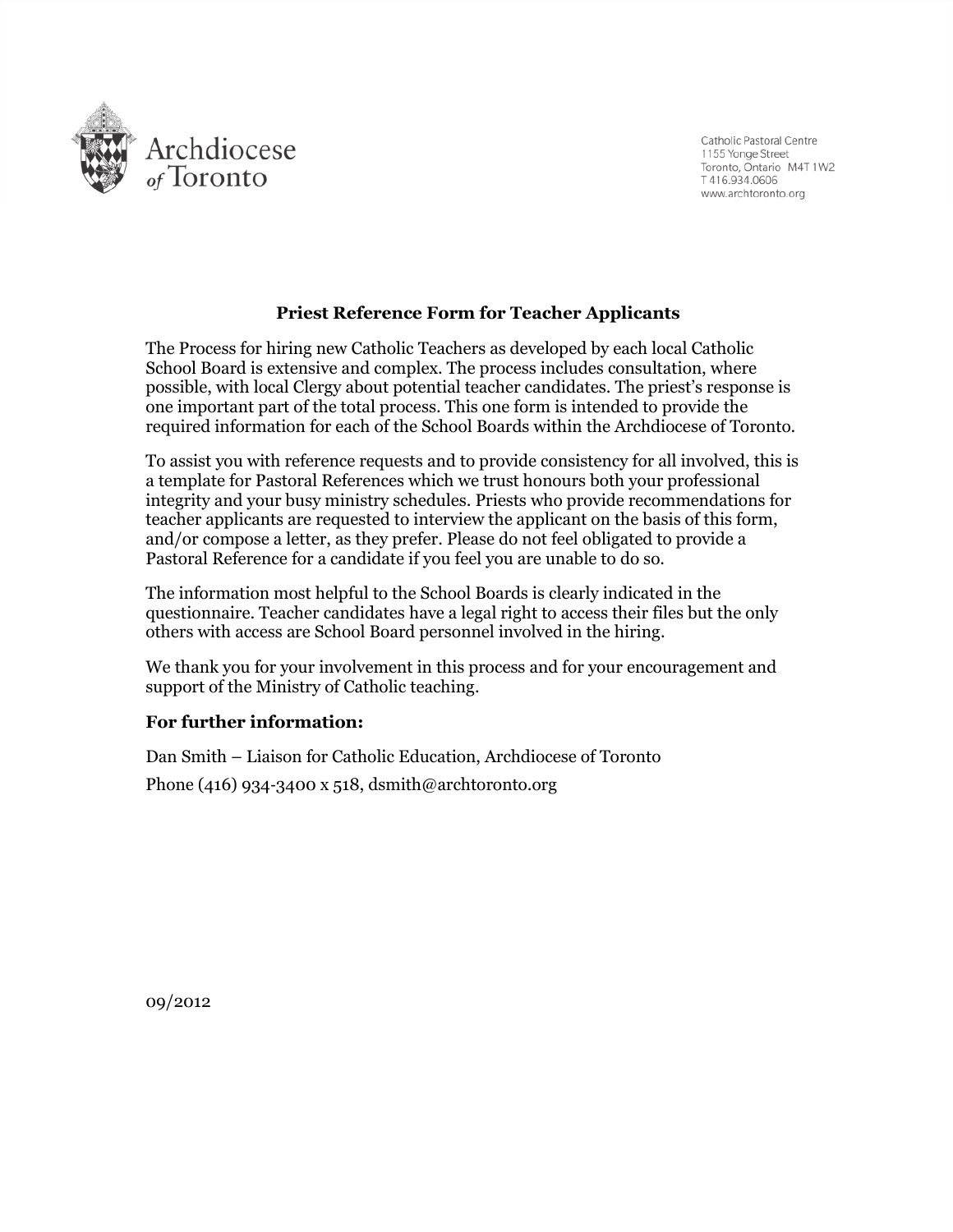### **PRIEST REFERENCE FORM FOR TEACHER APPLICANTS**

\_\_\_\_\_\_\_\_\_\_\_\_\_\_\_\_\_\_\_\_\_\_\_\_\_\_\_\_\_\_\_\_\_\_\_\_

\_\_\_\_\_\_\_\_\_\_\_\_\_\_\_\_\_\_\_\_\_\_\_\_\_\_\_\_\_\_\_\_\_\_\_\_

### 1. **Priest Reference For**

Name of Teacher Applicant  $\Box$ 

Address of Teacher Applicant  $\Box$ 

## 2. **Priest's Knowledge of the Candidate**

### *Check one or more of the following*

I have

 $\Box$  on going personal knowledge of the individual as a member of the parish  $\Box$  personal knowledge of the individual in the past  $\Box$  knowledge of the candidate's family  $\Box$  knowledge through a personal interview other: \_\_\_\_\_\_\_\_\_\_\_\_\_\_\_\_\_\_\_\_\_\_\_\_\_\_\_\_\_\_\_\_\_\_\_\_\_\_\_\_\_\_\_\_\_\_\_\_\_\_\_\_\_\_\_\_\_\_ \_\_\_\_\_\_\_\_\_\_\_\_\_\_\_\_\_\_\_\_\_\_\_\_\_\_\_\_\_\_\_\_\_\_\_\_\_\_\_\_\_\_\_\_\_\_\_\_\_\_\_\_\_\_\_\_\_\_

# 3. **Reference**

You may wish to answer or comment on some or all of the following:

a. The candidate participates in the sacramental life of the Church.

 $\Box$  regularly

 $\Box$  occasionally

 $\Box$  infrequently

 $\Box$  not known to me

b. The candidate is involved in service: in the Church, in the broader community (e.g. Lector, Youth Group, Out of the Cold, Food Bank).

 $\Box$  yes

 $\Box$  no

 $\Box$  not known to me

c. The candidate comes from a Catholic background.

 $\Box$  yes

 $\Box$  no

 $\Box$  not known to me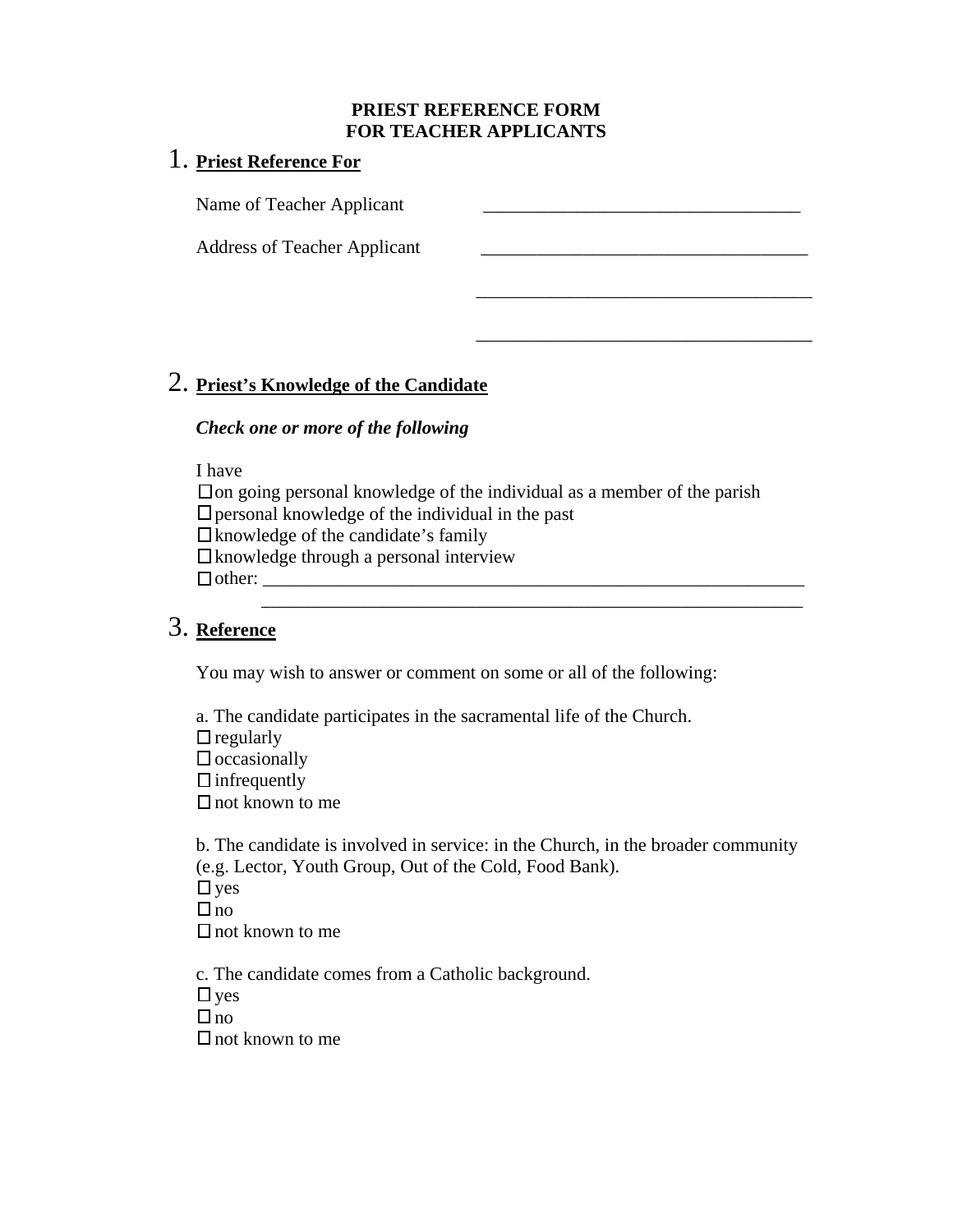d. In my opinion the candidate possesses attitudes and dispositions which will serve Catholic Education positively.

 $\Box$  yes  $\square$  uncertain

 $\Box$  not known to me

e. The candidate appears to have an appreciation of teaching in a Catholic school as a vocation and ministry, not merely a job.

 $\Box$  yes

 $\Box$  no

 $\Box$  not known to me

### 4. **Further comments if desired**

please print

Priest \_\_\_\_\_\_\_\_\_\_\_\_\_\_\_\_\_\_\_\_\_\_\_\_\_ Parish Name & Address

Parish Phone , Fax # or Email

Signature **Example 2** Date **Date Date Date Date Date Date D** 

Information will be maintained in compliance with the *Municipal Freedom of Information and Protection of Privacy Act, R.S.O., 1990, c.M.56.* 

 $\overline{\phantom{a}}$  , and the contract of the contract of the contract of the contract of the contract of the contract of the contract of the contract of the contract of the contract of the contract of the contract of the contrac

 $\overline{\phantom{a}}$  , which is a set of the set of the set of the set of the set of the set of the set of the set of the set of the set of the set of the set of the set of the set of the set of the set of the set of the set of th

**This form was originally developed by: Ontario Catholic School Trustees' Association in partnership with The Ontario Conference of Catholic Bishops [\(Assembly of Catholic Bishops of Ontario](http://www.acbo.on.ca/)) The Ontario Catholic Supervisory Officers' Association**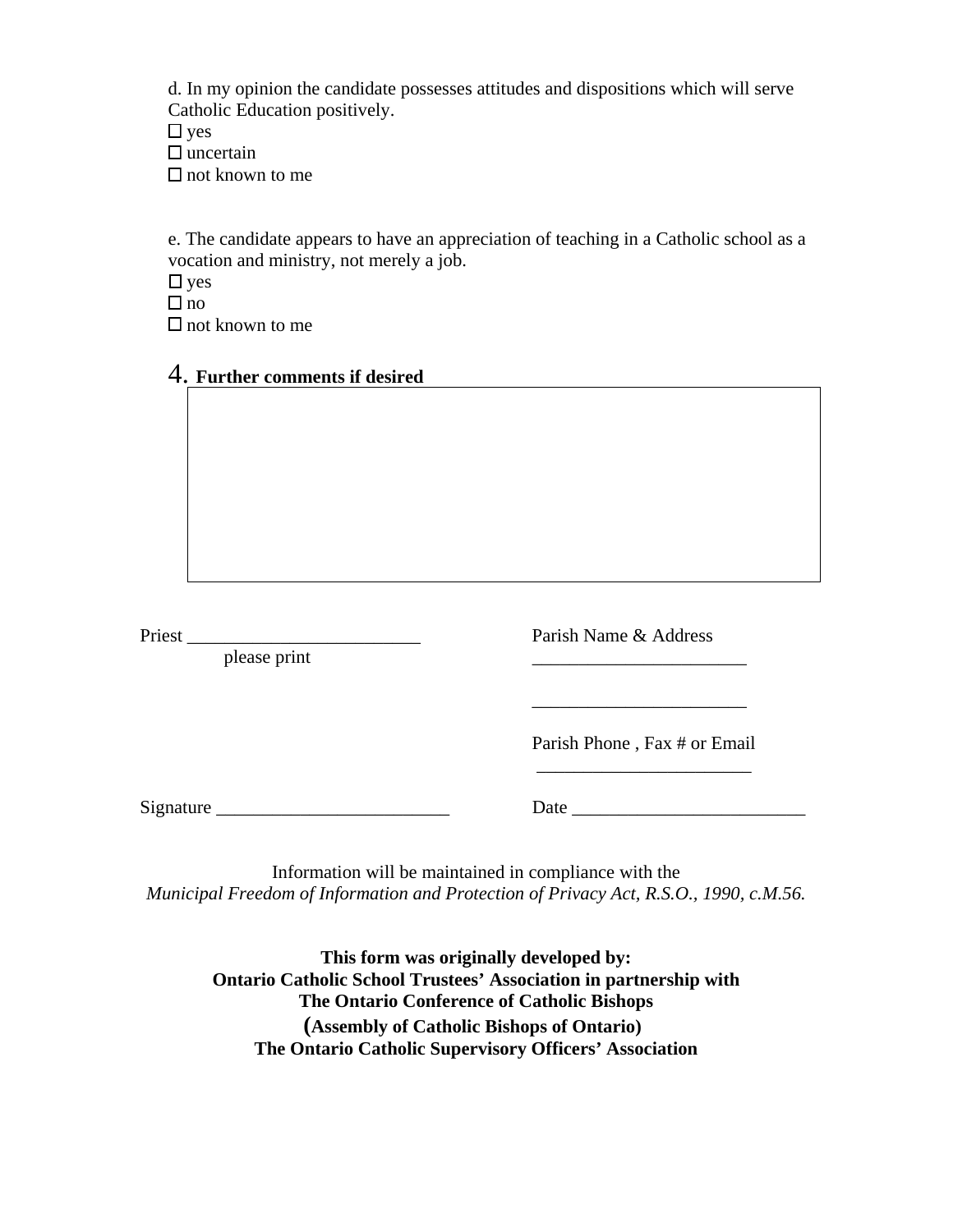# **Personal Faith Reflection**

This Form may be used to help provide additional information about the candidate and help focus a meaningful discussion. It may be included as part of the application package.

1. What is your Philosophy of Catholic Education? (*200 words maximum*)

2. Why do you want to serve in a Catholic School and why would you be an asset to our Catholic School system in Ontario?

3. Describe your contribution and participation in the life of the broader community and the Catholic parish. (*Your reflection should include service to the common good of society as well as to your faith community*).